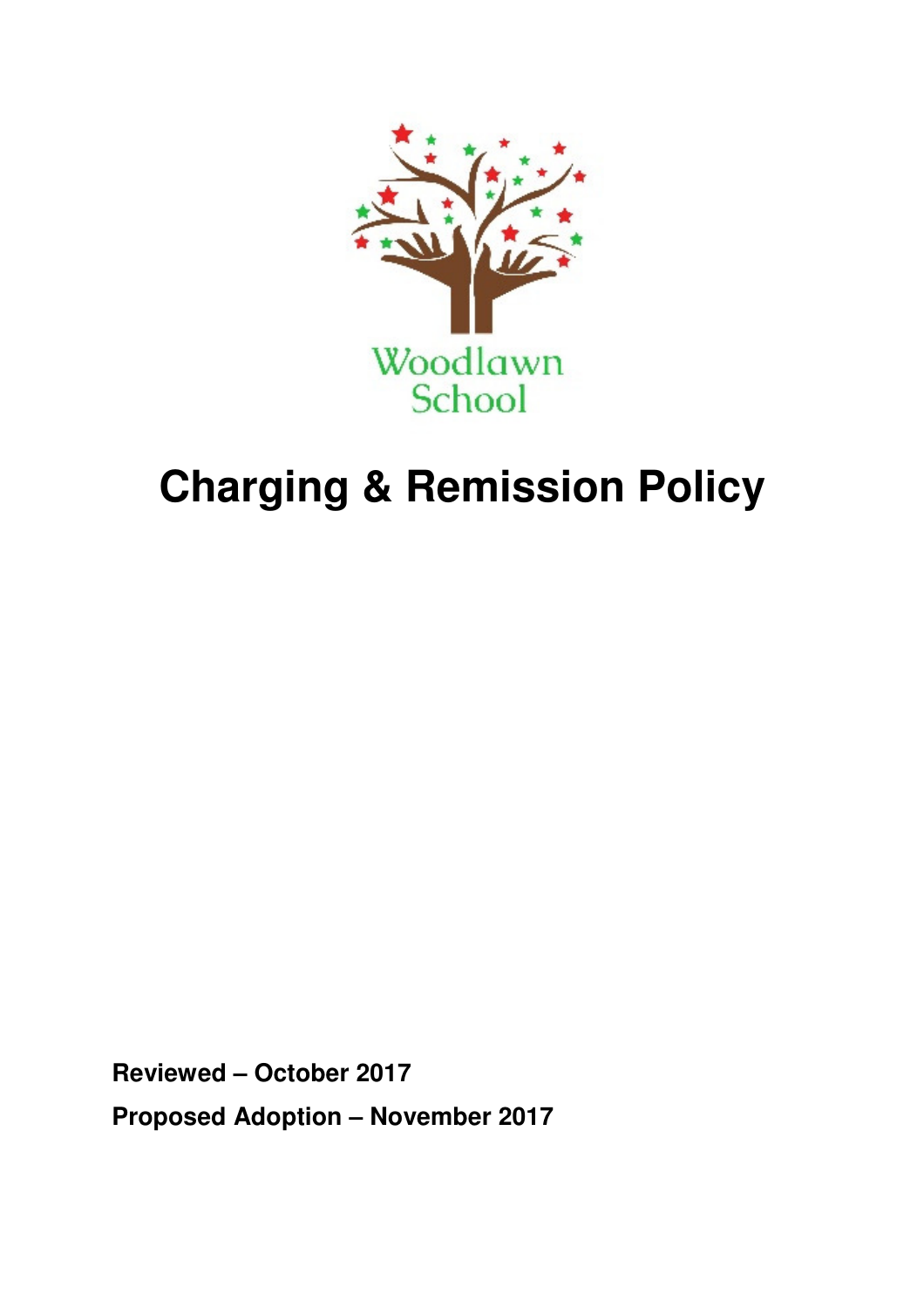# **Introduction**

This policy has been formulated in accordance with DfE advice on Charging for School Activities.

It should be read in conjunction with the Educational Visits Policy and the Equal Opportunities Policy.

#### **Aim**

The aim of this policy is to set out what charges will be levied for school activities, what remissions will be implemented and the circumstances under which voluntary contributions will be requested from parents.

The policy covers education provided wholly or mainly during school hours; covers charges for extended activities outside school hours, provided by or on behalf of the Governing Body of Woodlawn School.

The policy ensures:-

- that every pupil in the school has access to the whole school curriculum and that this access is not limited by the imposition of charges.
- the provision of activities and visits which are not part of the schools curriculum are accessible to as many pupils as possible.
- that where charges have to be levied they are clear and fair.

### **Responsibilities**

The Governing Body of Woodlawn School is responsible for determining the content of the policy and the Headteacher for implementation. Any decisions with respect to individual parents will be considered jointly by the Headteacher and Governing Body.

### **Prohibition of Charges**

In line with DfE guidance, the Governing Body will not charge for any of the following:

- education provided during school hours (including the supply of any materials, books, instruments or other equipment);
- education provided outside school hours if it is part of the National Curriculum, or part of a syllabus for a prescribed public examination that the pupil is being prepared for at the school, or part of religious education;
- entry for a prescribed public examination, if the pupil has been prepared for it at the school;
- examination resit(s) if the pupil is being prepared for the resit(s) at the school;
- education provided on any trip that takes place during school hours;
- education provided on any trip that takes place outside school hours if it is part of the National Curriculum, or part of a syllabus for a prescribed public examination that the pupil is being prepared for at the school, or part of religious education;
- supply teachers to cover for those teachers who are absent from school accompanying pupils on a residential trip;
- transporting registered pupils to or from the school premises, where the local education authority has a statutory obligation to provide transport;
- transporting registered pupils to other premises where the governing body or local education authority has arranged for pupils to be educated;
- transport that enables a pupil to meet an examination requirement when that pupil has been prepared for that examination at the school;
- transport provided in connection with an educational trip.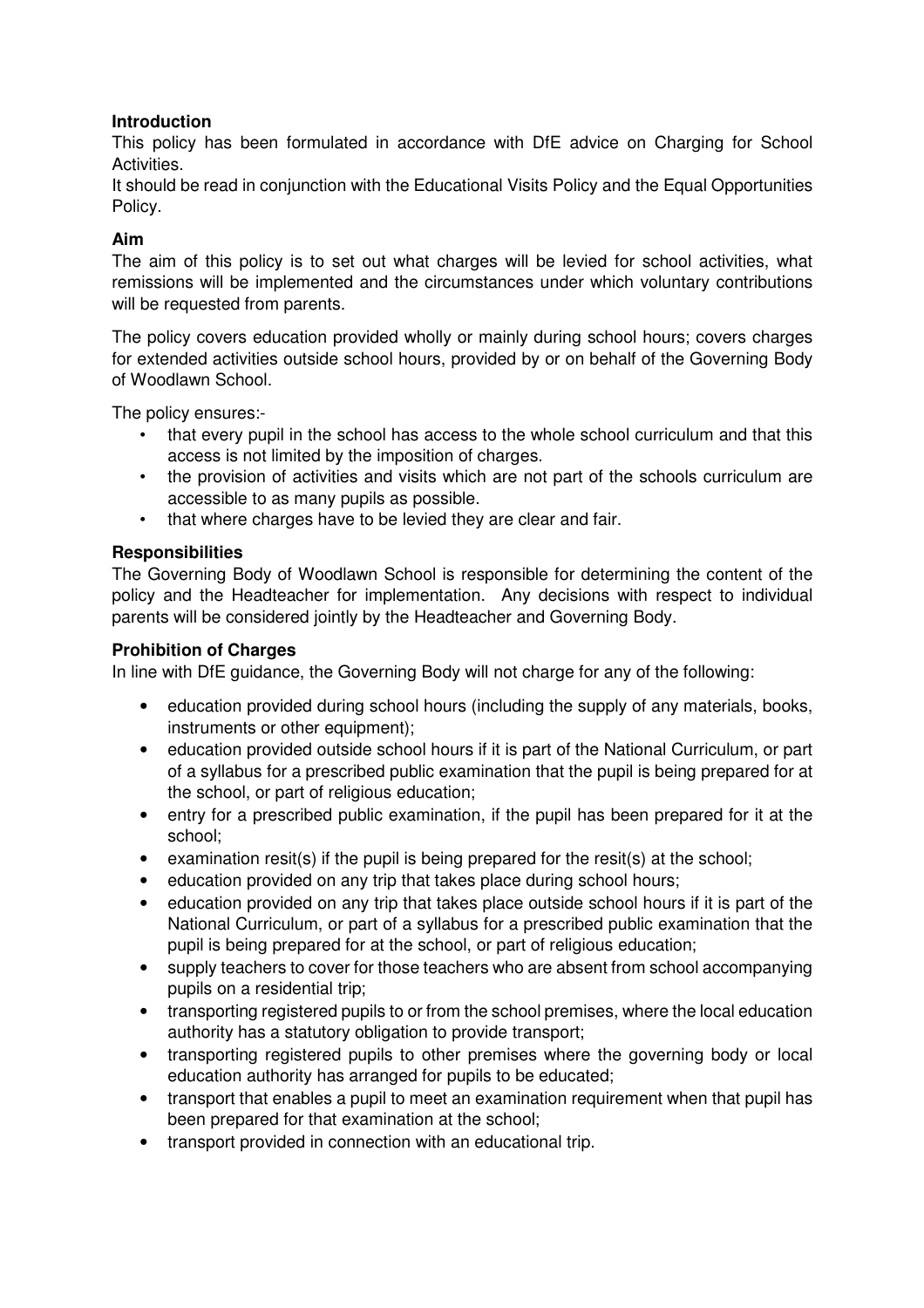# **Publication of Information**

This policy will be included on the school website.

# **Charges & Guidelines determined by the Governing Body**

- 1. No pupil will be charged for a curriculum visit. If a visit is made to a place of interest where a charge is levied then parents may be asked for a voluntary donation. Similarly if a visit involves a visit to a café or the use of public transport parents will be asked to make a donation for this.
- 2. No pupil will be excluded from such a visit because his or her parent has not made a voluntary contribution. If this occurs school fund will cover the costs.
- 3. For residential visits the cost will be worked out per child and parents then asked to make a donation for that amount. School fund may subsidise this and this subsidy will be made equally to all pupils involved in the visit.
- 4. Parents will be asked to pay a contribution of £10.00 a term towards the costs of swimming including transport costs at Tynemouth Pool. This is a voluntary contribution and children will be able to swim whether parents pay or not.
- 5. In accordance with legislation no charges will be levied for residential visits where parents meet certain criteria and the visit is in school time.
- 6. The Duke of Edinburgh's award group may fundraise for its own residentials which occur more frequently than for other pupils.
- 7. Parents will be given clear details of the costs of any visit including the expected pocket money if any. No added charges will be imposed after agreement has been reached.
- 8. The school will fund exam fees.
- 9. No charges will be levied for food technology resources even where the pupil takes the items home. Parents may be asked to provide some ingredients.
- 10. Breakages and replacements as a result of damages caused wilfully or negligently by pupils
- 11. Extra-curricular activities and school clubs provided by third parties.
- 12. Transport provided in connection with an educational visit.
- 13. Insurance costs in connection with an educational visit

# **Remissions or help with charges**

In order to remove financial barriers from disadvantaged pupils, the governing body has agreed that some activities and visits where charges can legally be made will be offered at no charge or reduced charge to parents in particular circumstances.

It will be possible for any parent to discuss concerns about their individual circumstances with the Headteacher, or Deputy in her absence. These discussions will be confidential as will the fact that the school has agreed to fund a specific pupil.

#### **Criteria for qualification for remission.**

Where the trip takes place wholly, or mainly, during school hours, children whose parents are in receipt of the following support payments will, in addition to having a free school lunch entitlement, also be entitled to the remission of charges:

- (a) Income Support;
- (b) Income based Jobseeker's Allowance;
- (c) support under part VI of the Immigration and Asylum Act 1999;
- (d) Child Tax Credit provided the parent is not entitled to Working Tax Credit and their annual income does not exceed £14,155
- (e) Guaranteed State Pension Credit